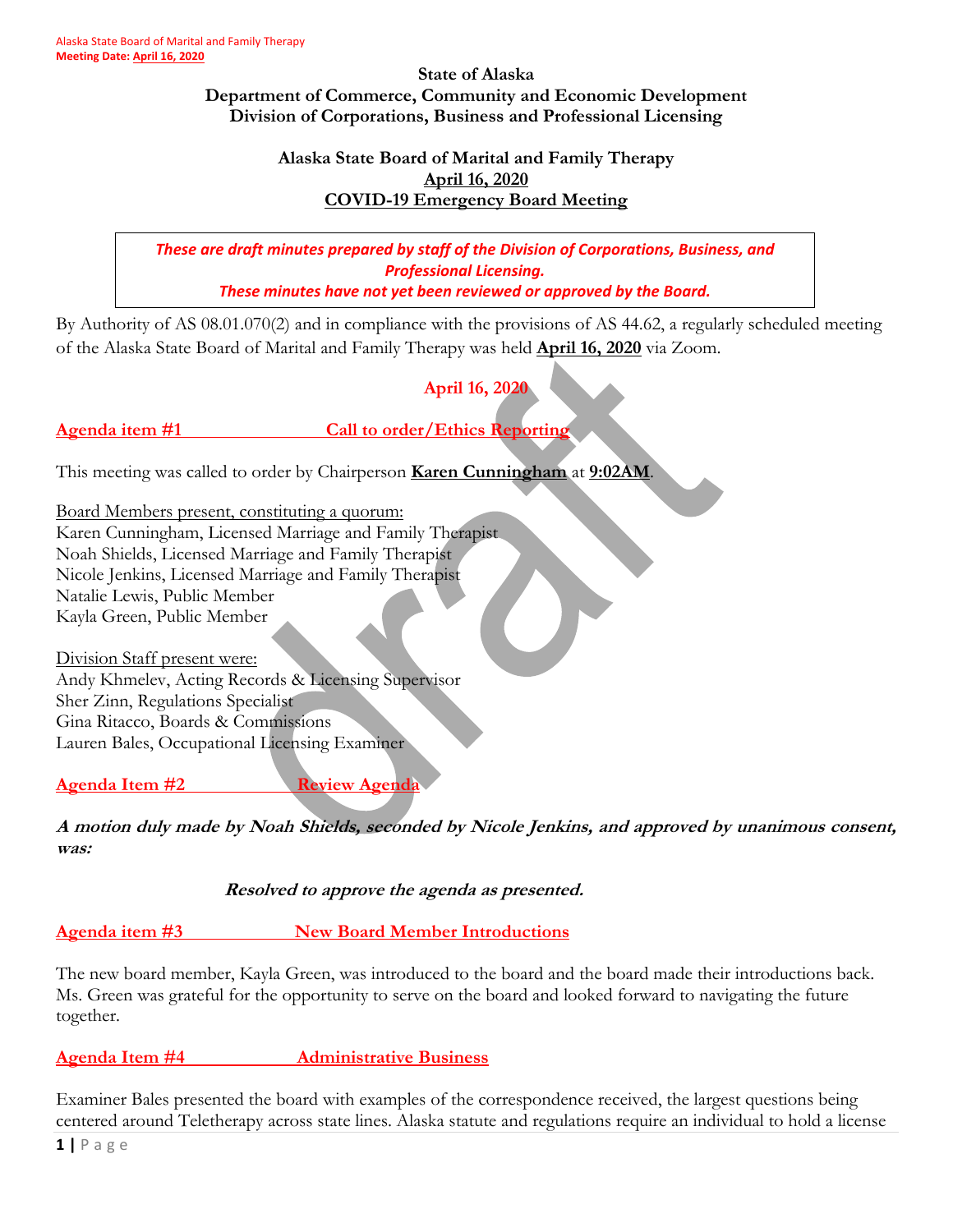#### Alaska State Board of Marital and Family Therapy **Meeting Date: April 16, 2020**

in this state to provide marital and family therapy services. Due to the rapid spread of COVID-19 and the need to provide services through a distance method, it's was recommended the board develop an Emergency Courtesy License to license individuals quickly and fill service gaps because of travel restrictions. This license would be available on an expeditated basis to individuals who hold an unencumbered license in another jurisdiction.

The board discussed how the Emergency Courtesy License could look. It was discussed some board in other jurisdictions had licenses for 30 days, some 90 days, and some with very little needed to obtain permission to practice during this time. Examiner Bales explained SB241, if approved, would give the board the powers to create this license and in the future, look to make these regulations permanent. Health Mandate 15 was also released and provided firm guidance on how medical and in-person services were to be conducted.

Board members continued discussion and questioned if there has been an increased need or request for providers. It was agreed there has been an increase in demand for access to services by providers directly and in correspondence to the division. Out of State Teletherapy was one of the greatest requests both from consumers and providers. Members of the board raised concerns about losing customers to out of state providers. The board discussed how to form the Emergency Courtesy License, its fees, its limits and

**A motion duly made by Nicole Jenkins, seconded by Natalie Lewis, and approved by unanimous consent, was:**

**In response to the COVID-19 pandemic, the Board of Marital & Family Therapists moves to create an Emergency Courtesy License available to therapists who hold unencumbered licenses in another jurisdiction by submitting an application to the division and verification of license.** 

Another block the division brought to the boards attention was the ability to obtain notary signatures. Online notary services have become used more frequently and was agreed that is acceptable. The board discussed additional alternatives to a notary and they were informed other boards had used 2 forms of government issued identification in place of a notary signature. After board discussion:

**A motion duly made by Nicole Jenkins, seconded by Noah Shields, and approved by unanimous consent, was:**

## **In response to the COVID-19 pandemic, the Board of Marital & Family Therapists move to accept 2 forms of government issued ID in lieu of the notary requirement on the application.**

The ability to collect continuing education via in person means due to the cancellation of in person conferences and trainings. To address the need to obtain continuing education but recognize the lack of in person trainings:

**A motion duly made by Noah Shields, seconded by Nicole Jenkins, and approved by unanimous consent, was:**

**In response to the COVID-19 pandemic, the Board of Marital & Family Therapists move to accept that all continuing education hours may be obtained online for the 2019-2020 licensing period.** 

## **Agenda item #5 Adjourn**

**A motion duly made by Nicole Jenkins, seconded by Noah Shields, and approved by unanimous consent, was:**